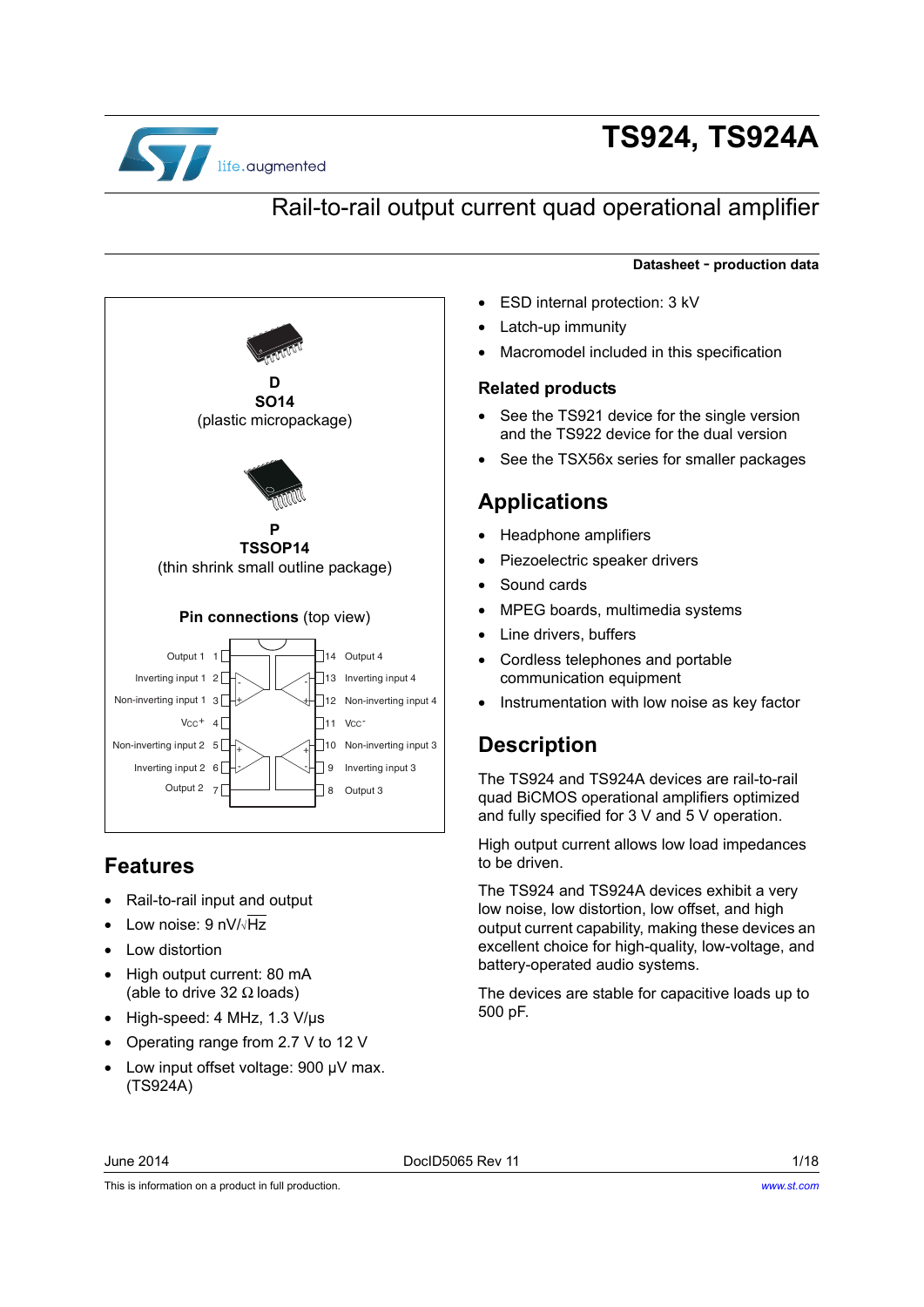## **Contents**

| 1                | Absolute maximum ratings and operating conditions  3 |  |  |  |  |
|------------------|------------------------------------------------------|--|--|--|--|
| $\overline{2}$   |                                                      |  |  |  |  |
| 3                |                                                      |  |  |  |  |
|                  | 3.1                                                  |  |  |  |  |
|                  | 3.2                                                  |  |  |  |  |
|                  | 3.3                                                  |  |  |  |  |
| $\boldsymbol{4}$ |                                                      |  |  |  |  |
|                  | 4.1                                                  |  |  |  |  |
|                  | 4.2                                                  |  |  |  |  |
| 5                |                                                      |  |  |  |  |
| 6                |                                                      |  |  |  |  |

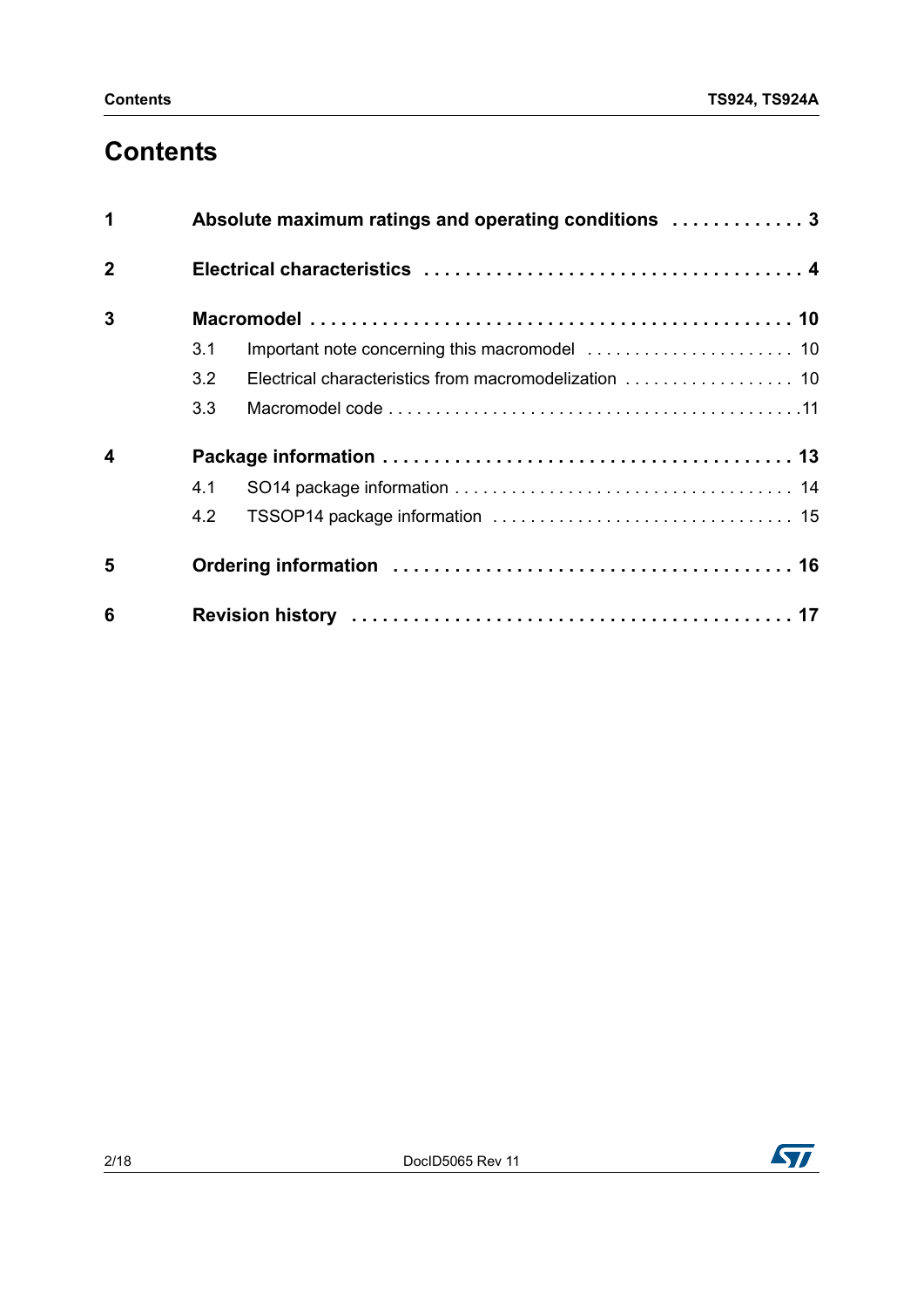### <span id="page-2-0"></span>**1 Absolute maximum ratings and operating conditions**

<span id="page-2-2"></span><span id="page-2-1"></span>

| Symbol           | <b>Parameter</b>                                                         | <b>Value</b>                    | <b>Unit</b>  |
|------------------|--------------------------------------------------------------------------|---------------------------------|--------------|
| $V_{\rm CC}$     | Supply voltage <sup>(1)</sup>                                            | 14                              |              |
| $V_{\text{id}}$  | Differential input voltage <sup>(2)</sup>                                | ±1                              | $\vee$       |
| $V_{in}$         | Input voltage <sup>(3)</sup>                                             | $V_{CC}$ -0.3 to $V_{CC+}$ +0.3 |              |
| $T_{\text{stg}}$ | Storage temperature                                                      | $-65$ to $+150$                 | °∩           |
| $T_i$            | Maximum junction temperature                                             | 150                             |              |
| $R_{thja}$       | Thermal resistance junction-to-ambient <sup>(4)</sup><br>SO14<br>TSSOP14 | 66<br>100                       | °C/W         |
|                  | HBM: human body model <sup>(5)</sup>                                     | 3                               | kV           |
|                  | MM: machine model <sup>(6)</sup>                                         | 100                             | V            |
| <b>ESD</b>       | CDM: charged device model <sup>(7)</sup><br>SO14<br>TSSOP14              | 1.5<br>1                        | kV           |
|                  | Output short-circuit duration                                            | See footnote <sup>(8)</sup>     |              |
|                  | Latch-up immunity                                                        | 200                             | mA           |
|                  | Soldering temperature (10 sec.), leaded version                          | 250                             | $^{\circ}$ C |
|                  | Soldering temperature (10 sec.), unleaded version                        | 260                             |              |

1. All voltage values, except the differential voltage, are with respect to network ground terminal.

2. The differential voltage is the non-inverting input terminal with respect to the inverting input terminal. If  $V_{\text{id}} > \pm 1$  V, the maximum input current must not exceed  $\pm 1$  mA. In this case (V<sub>id</sub> >  $\pm 1$  V), an i resistor must be added to limit input current.

- 3. Do not exceed 14 V.
- 4. Short-circuits can cause excessive heating and destructive dissipation.  $R_{th}$  are typical values.
- 5. Human body model: a 100 pF capacitor is charged to the specified voltage, then discharged through a 1.5 kΩ resistor between two pins of the device. This is done for all couples of connected pin combinations while the other pins are floating.
- 6. Machine model: a 200 pF capacitor is charged to the specified voltage, then discharged directly between two pins of the device with no external series resistor (internal resistor < 5 Ω). This is done for all couples of connected pin combinations while the other pins are floating.
- 7. Charged device model: all pins and the package are charged together to the specified voltage and then discharged directly to ground through only one pin. This is done for all pins.
- 8. There is no short-circuit protection inside the device: short-circuits from the output to V<sub>CC</sub> can cause excessive heating. The maximum output current is approximately 80 mA, independent of the magnitude of V<sub>CC</sub>. Destructive dissipation can result from simultaneous short-circuits on all amplifiers.

#### **Table 2. Operating conditions**

| Symbol       | <b>Parameter</b>                     | Value                           | Unit |
|--------------|--------------------------------------|---------------------------------|------|
| $\rm v_{cc}$ | Supply voltage                       | 2.7 to 12                       |      |
| $V_{icm}$    | Common mode input voltage range      | $V_{CC}$ -0.2 to $V_{CC+}$ +0.2 |      |
| l oper       | Operating free air temperature range | $-40$ to $+125$                 | °C   |

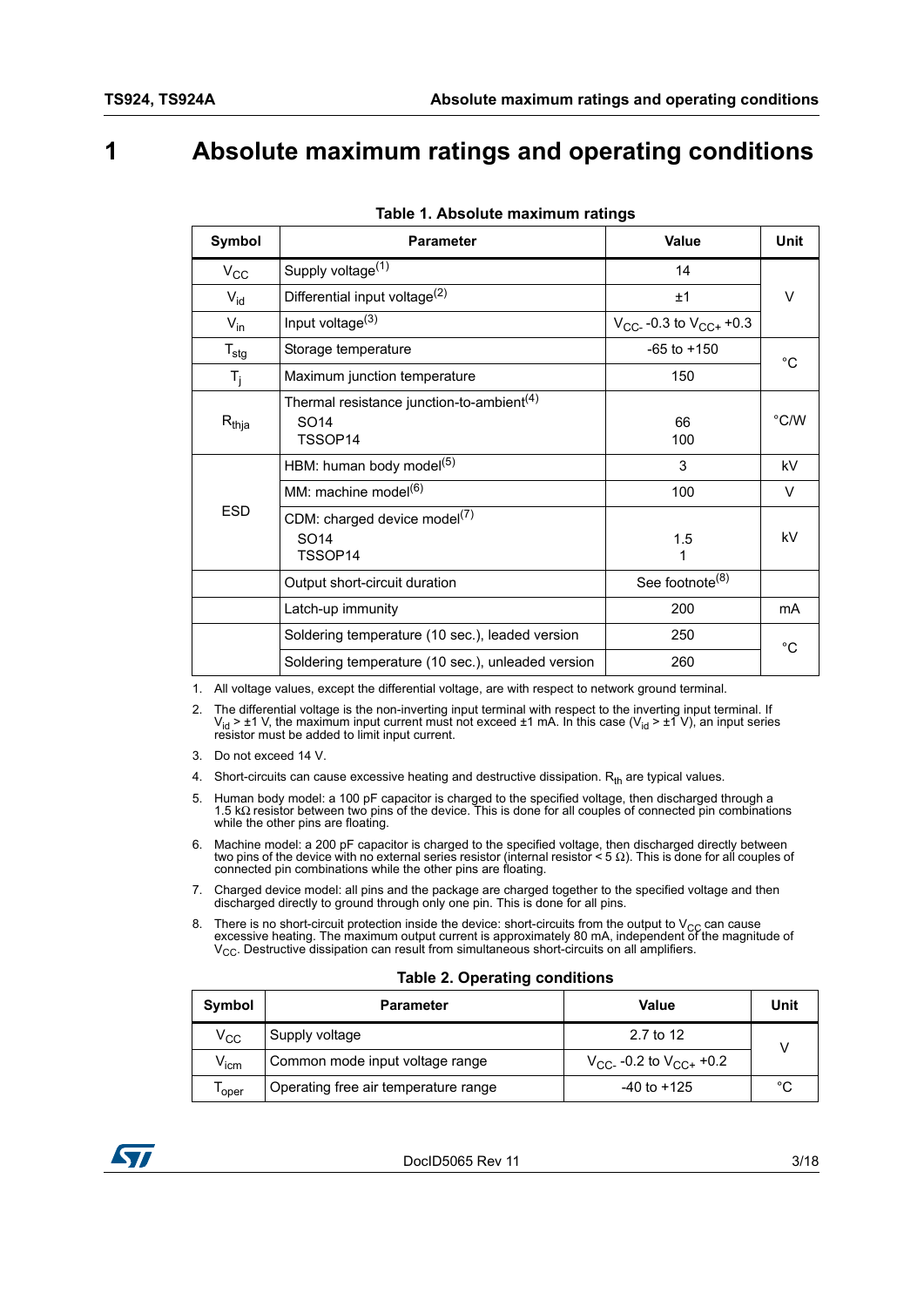## <span id="page-3-0"></span>**2 Electrical characteristics**

#### <span id="page-3-1"></span>Table 3. Electrical characteristics at V<sub>CC+</sub> = +3 V with V<sub>CC-</sub> = 0 V, V<sub>icm</sub> = V<sub>CC+</sub>/2, T<sub>amb</sub> = 25 °C, and **RL connected to VCC+/2 (unless otherwise specified)**

| Symbol                     | <b>Parameter</b>                                                                                                                                                                                           | Typ.         | Max.            | Unit                 |                                          |
|----------------------------|------------------------------------------------------------------------------------------------------------------------------------------------------------------------------------------------------------|--------------|-----------------|----------------------|------------------------------------------|
| DC performance             |                                                                                                                                                                                                            |              |                 |                      |                                          |
| $V_{i0}$                   | Input offset voltage<br><b>TS924</b><br><b>TS924A</b><br>$T_{min} \leq T_{amb} \leq T_{max}$<br><b>TS924</b><br><b>TS924A</b>                                                                              |              |                 | 3<br>0.9<br>5<br>1.8 | mV                                       |
| $DV_{i0}$                  | Input offset voltage drift                                                                                                                                                                                 |              | $\overline{2}$  |                      | µV/°C                                    |
| $I_{\text{io}}$            | Input offset current - $T_{min} \leq T_{amb} \leq T_{max}$                                                                                                                                                 |              | $\mathbf{1}$    | 30                   | nA                                       |
| $I_{ib}$                   | Input bias current - $T_{min} \leq T_{amb} \leq T_{max}$                                                                                                                                                   |              | 15              | 100                  |                                          |
| <b>CMR</b>                 | $V_{icm}$ from 0 to 3 V<br>$T_{min} \leq T_{amb} \leq T_{max}$                                                                                                                                             | 60<br>56     | 80              |                      | dB                                       |
| <b>SVR</b>                 | Supply voltage rejection ratio - $V_{CC+}$ = 2.7 to 3.3 V<br>$T_{min} \leq T_{amb} \leq T_{max}$                                                                                                           | 60<br>60     | 85              |                      |                                          |
| $\mathsf{A}_{\mathsf{vd}}$ | Large signal voltage gain ( $V_{\text{out}} = 2 V_{\text{pk-pk}}$ )<br>$R_L$ = 10 kΩ, $T_{min} \le T_{amb} \le T_{max}$<br>$R_1 = 600 \Omega$ , $T_{min} \leq T_{amb} \leq T_{max}$<br>$R_L$ = 32 $\Omega$ | 70<br>15     | 200<br>35<br>16 |                      | V/mV                                     |
| $V_{OH}$                   | High level output voltage<br>$R_L$ = 10 k $\Omega$ , $T_{min} \leq T_{amb} \leq T_{max}$<br>$R_1 = 600 \Omega$ , $T_{min} \le T_{amb} \le T_{max}$<br>$R_1 = 32 \Omega$                                    | 2.90<br>2.87 | 2.63            |                      | V                                        |
| $V_{OL}$                   | Low level output voltage<br>$R_L$ = 10 k $\Omega$ , $T_{min} \leq T_{amb} \leq T_{max}$<br>$R_L$ = 600 $\Omega$ , $T_{min} \leq T_{amb} \leq T_{max}$<br>$R_1 = 32 \Omega$                                 |              | 180             | 50<br>100            | mV                                       |
| $I_{o}$                    | Output short-circuit current                                                                                                                                                                               | 50           | 80              |                      |                                          |
| $I_{\rm CC}$               | Supply current /operator - no load, $V_{out} = V_{CC+}/2$<br>$T_{min} \leq T_{amb} \leq T_{max}$                                                                                                           |              | 1               | 1.5<br>1.6           | mA                                       |
| <b>AC performance</b>      |                                                                                                                                                                                                            |              |                 |                      |                                          |
| <b>GBP</b>                 | Gain bandwidth product - R <sub>1</sub> = 600 $\Omega$                                                                                                                                                     |              | 4               |                      | MHz                                      |
| фm                         | Phase margin at unit gain - R <sub>1</sub> = 600 $\Omega$ , C <sub>1</sub> = 100 pF                                                                                                                        |              | 68              |                      | Degrees                                  |
| $G_m$                      | Gain margin - R <sub>L</sub> = 600 $\Omega$ , C <sub>L</sub> = 100 pF                                                                                                                                      |              | 12              |                      | dB                                       |
| <b>SR</b>                  | Slew rate                                                                                                                                                                                                  | 0.7          | 1.3             |                      | $V/\mu s$                                |
| $e_n$                      | Equivalent input noise voltage - f = 1 kHz                                                                                                                                                                 |              | 9               |                      | $\frac{\mathsf{nV}}{\sqrt{\mathsf{Hz}}}$ |

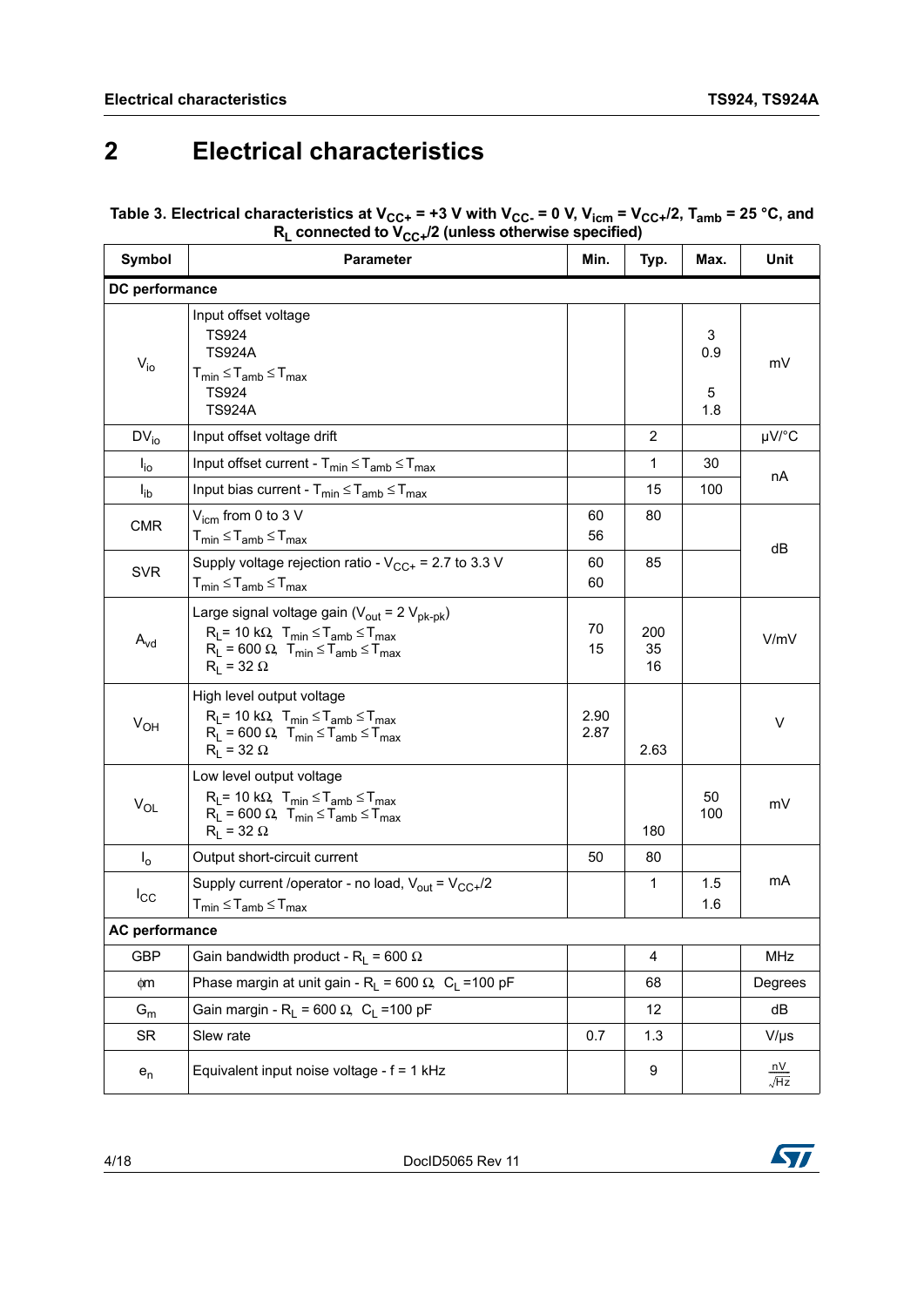| Table 3. Electrical characteristics at V <sub>CC+</sub> = +3 V with V <sub>CC-</sub> = 0 V, V <sub>icm</sub> = V <sub>CC+</sub> /2, T <sub>amb</sub> = 25 °C, and |
|-------------------------------------------------------------------------------------------------------------------------------------------------------------------|
| $R_1$ connected to $V_{CC+}/2$ (unless otherwise specified) (continued)                                                                                           |

| Symbol      | <b>Parameter</b>                                                                                                                    | Min. | Typ.  | Max. | Unit          |
|-------------|-------------------------------------------------------------------------------------------------------------------------------------|------|-------|------|---------------|
| <b>THD</b>  | Total harmonic distortion<br>$V_{\text{out}}$ = 2 $V_{\text{pk-pk}}$ , F = 1 kHz, A <sub>v</sub> = 1, R <sub>L</sub> = 600 $\Omega$ |      | 0.005 |      | $\frac{0}{0}$ |
| $C_{\rm s}$ | Channel separation                                                                                                                  |      | 120   |      | dB            |

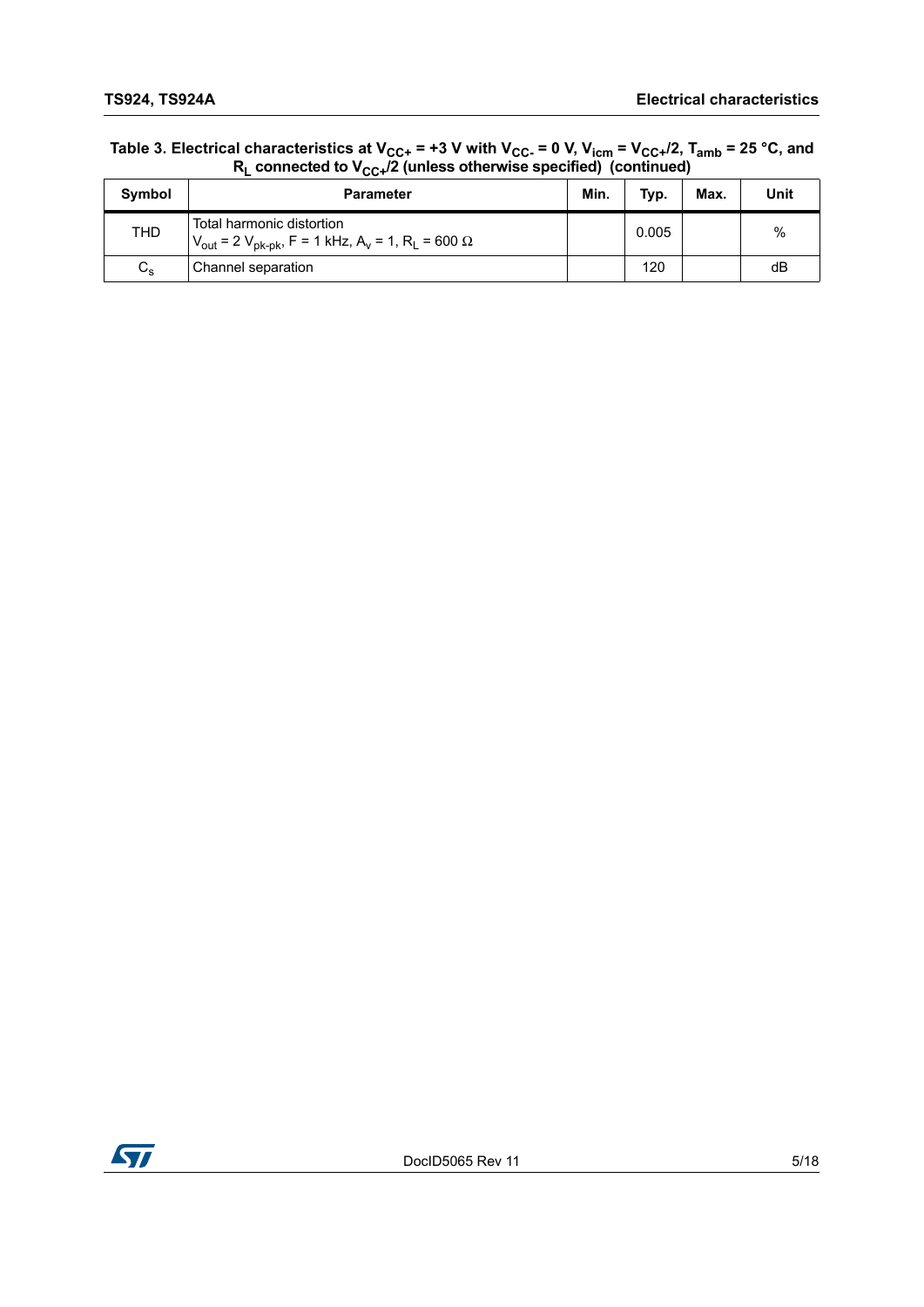<span id="page-5-0"></span>

| Symbol                    | <b>Parameter</b>                                                                                                                                                                                                 | Min.           | Typ.            | Max.                 | Unit                                               |
|---------------------------|------------------------------------------------------------------------------------------------------------------------------------------------------------------------------------------------------------------|----------------|-----------------|----------------------|----------------------------------------------------|
| DC performance            |                                                                                                                                                                                                                  |                |                 |                      |                                                    |
| $\rm V_{io}$              | Input offset voltage<br><b>TS924</b><br><b>TS924A</b><br>$T_{min} \leq T_{amb} \leq T_{max}$<br><b>TS924</b><br><b>TS924A</b>                                                                                    |                |                 | 3<br>0.9<br>5<br>1.8 | mV                                                 |
| $DV_{io}$                 | Input offset voltage drift                                                                                                                                                                                       |                | 2               |                      | $\mu$ V/°C                                         |
| $I_{io}$                  | Input offset current - $T_{min} \leq T_{amb} \leq T_{max}$                                                                                                                                                       |                | $\mathbf{1}$    | 30                   |                                                    |
| $I_{ib}$                  | Input bias current - $T_{min} \leq T_{amb} \leq T_{max}$                                                                                                                                                         |                | 15              | 100                  | nA                                                 |
| <b>CMR</b>                | $V_{\text{icm}}$ from 0 to 5 V<br>$T_{min} \leq T_{amb} \leq T_{max}$<br>Supply voltage rejection ratio - $V_{CC+}$ = 3 V to 5 V                                                                                 | 60<br>56<br>60 | 80<br>85        |                      | dB                                                 |
| <b>SVR</b>                | $T_{min} \leq T_{amb} \leq T_{max}$                                                                                                                                                                              | 60             |                 |                      |                                                    |
| $A_{vd}$                  | Large signal voltage gain ( $V_{\text{out}} = 2V_{\text{pk-bk}}$ )<br>$R_L$ = 10 k $\Omega$ , $T_{min} \leq T_{amb} \leq T_{max}$<br>$R_1 = 600 \Omega$ , $T_{min} \le T_{amb} \le T_{max}$<br>$R_1 = 32 \Omega$ | 70<br>20       | 200<br>40<br>17 |                      | V/mV                                               |
| $V_{OH}$                  | High level output voltage<br>$R_L$ = 10 k $\Omega$ , $T_{min} \leq T_{amb} \leq T_{max}$<br>$R_L$ = 600 $\Omega$ , $T_{min} \leq T_{amb} \leq T_{max}$<br>$R_L$ = 32 $\Omega$                                    | 4.90<br>4.85   | 4.4             |                      | V                                                  |
| $V_{OL}$                  | Low level output voltage<br>$R_L$ = 10 k $\Omega$ , $T_{min} \leq T_{amb} \leq T_{max}$<br>$R_L$ = 600 $\Omega$ , $T_{min} \leq T_{amb} \leq T_{max}$<br>$R_L$ = 32 $\Omega$                                     |                | 300             | 50<br>120            | mV                                                 |
| I <sub>o</sub>            | Output short-circuit current                                                                                                                                                                                     | 50             | 80              |                      |                                                    |
| $I_{\rm CC}$              | Supply current / operator - no load, $V_{out} = V_{CC+}/2$<br>$T_{min} \leq T_{amb} \leq T_{max}$                                                                                                                |                | $\mathbf{1}$    | 1.5<br>1.6           | mA                                                 |
| AC performance            |                                                                                                                                                                                                                  |                |                 |                      |                                                    |
| <b>GBP</b>                | Gain bandwidth product - R <sub>L</sub> = 600 $\Omega$                                                                                                                                                           |                | 4               |                      | MHz                                                |
| фm                        | Phase margin at unit gain - $R_L$ = 600 $\Omega$ , C <sub>L</sub> = 100 pF                                                                                                                                       |                | 68              |                      | Degrees                                            |
| $\mathsf{G}_{\mathsf{m}}$ | Gain margin - R <sub>1</sub> = 600 $\Omega$ , C <sub>1</sub> = 100 pF                                                                                                                                            |                | 12              |                      | dB                                                 |
| <b>SR</b>                 | Slew rate                                                                                                                                                                                                        | 0.7            | 1.3             |                      | $V/\mu s$                                          |
| $e_n$                     | Equivalent input noise voltage - f = 1 kHz                                                                                                                                                                       |                | 9               |                      | $\frac{\mathsf{n} \mathsf{V}}{\sqrt{\mathsf{Hz}}}$ |
| THD                       | Total harmonic distortion<br>$V_{\text{out}}$ = 2 $V_{\text{pk-pk}}$ , F = 1 kHz, A <sub>v</sub> = 1, R <sub>L</sub> = 600 $\Omega$                                                                              |                | 0.005           |                      | $\%$                                               |
| $C_{\rm s}$               | Channel separation                                                                                                                                                                                               |                | 120             |                      | dB                                                 |

Table 4.  $V_{CC+}$  = +5 V, V<sub>CC-</sub> = 0 V, V<sub>icm</sub> = V<sub>CC</sub>/2, T<sub>amb</sub> = 25 °C, R<sub>L</sub> connected to V<sub>CC</sub>/2 **(unless otherwise specified)** 

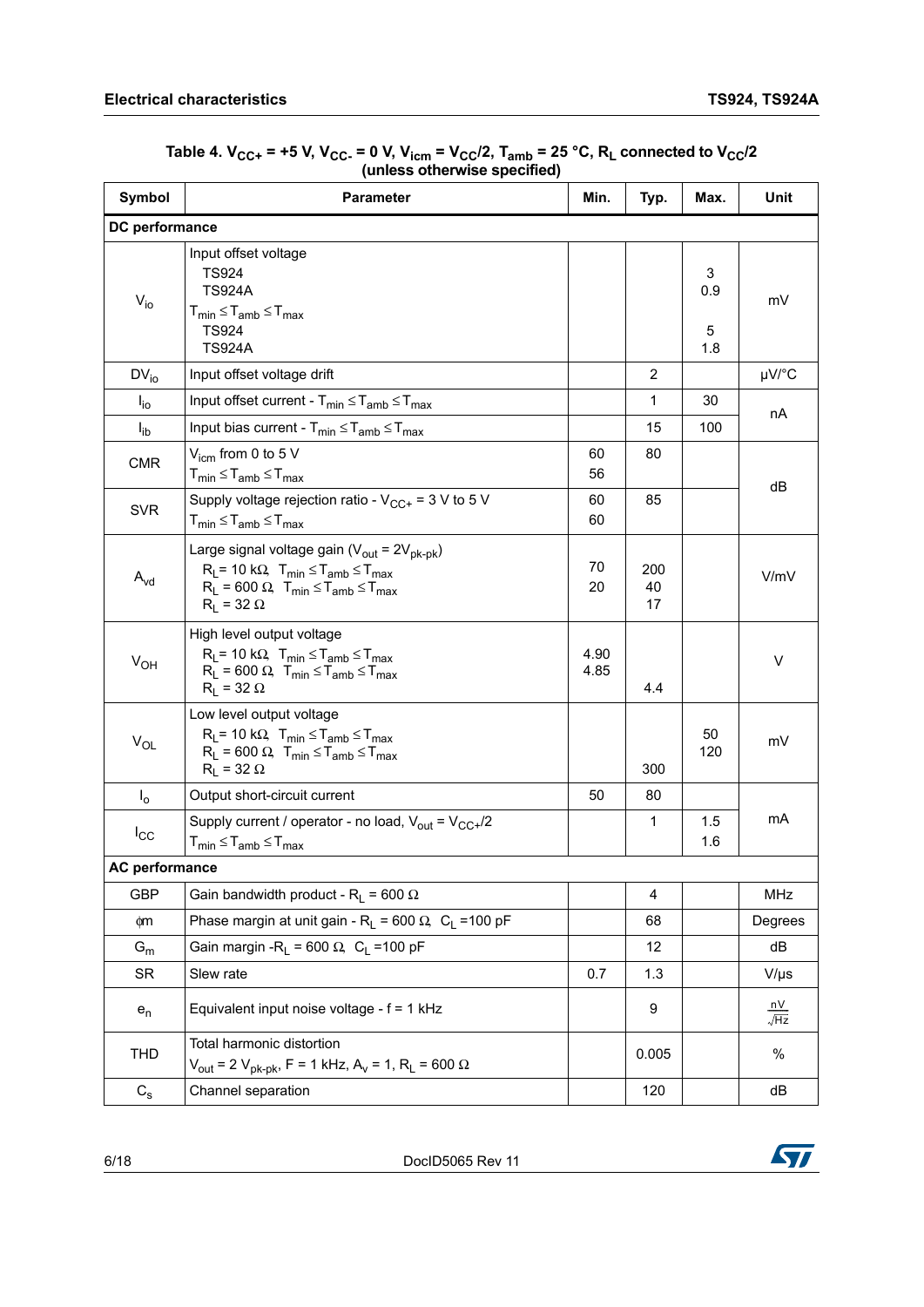<span id="page-6-0"></span>

#### **Figure 1. Output short-circuit current**  vs. output voltage (V<sub>CC</sub> = 0/12 V)







**Figure 4. Output short-circuit current**  vs. output voltage  $(V_{CC} = 0/5 V)$ 





 $V_{\rm O}$  = 10 Vpp,  $V_{\rm CC}$  = ±6 V, A<sub>v</sub> = -1)





DocID5065 Rev 11 7/18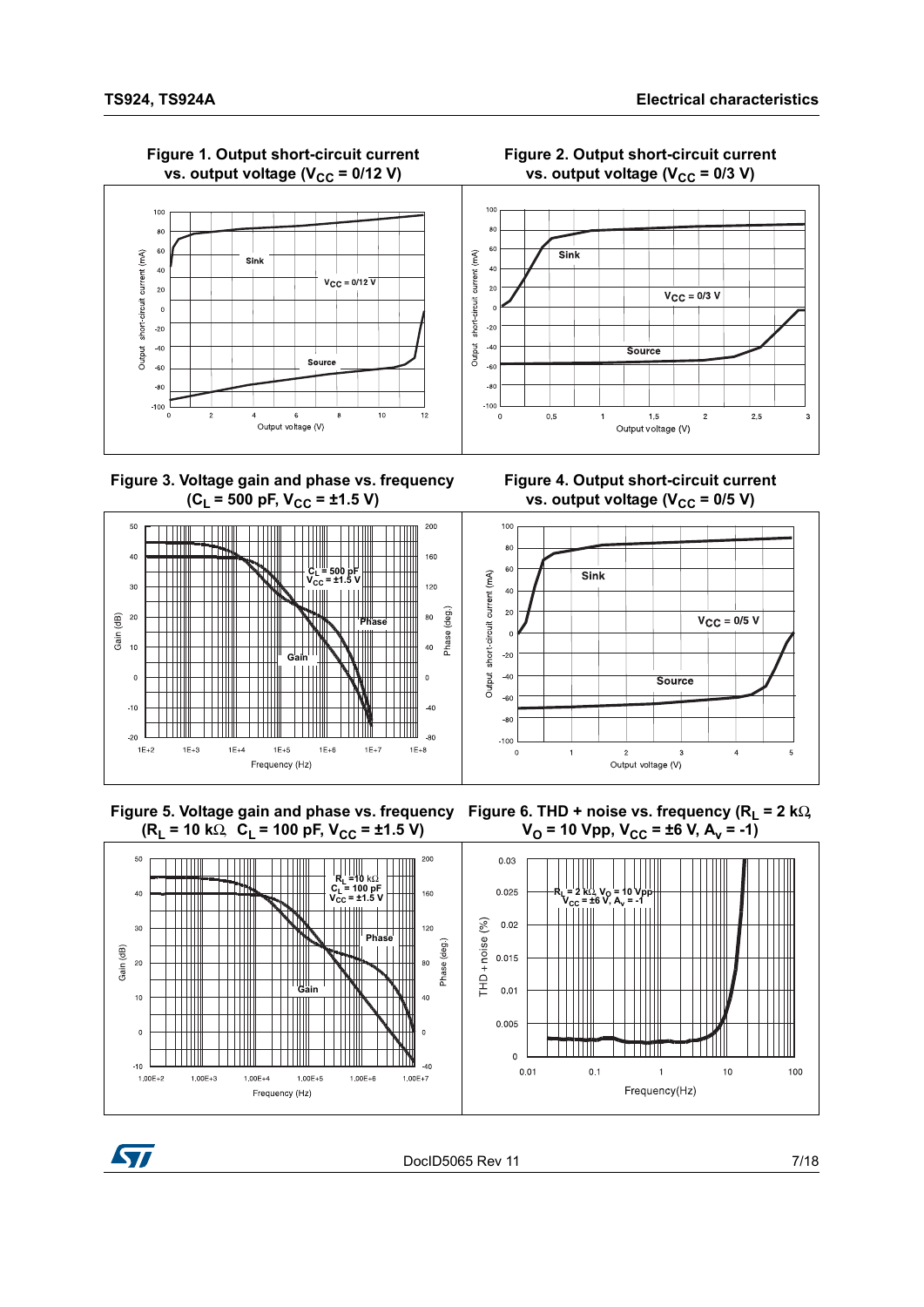

**Figure 9. THD + noise vs. V<sub>out</sub> (R<sub>L</sub> = 32** Ω,  $f = 1$  kHz,  $V_{CC} = \pm 1.5$  V,  $A_v = -1$ )









<span id="page-7-0"></span>







8/18 DocID5065 Rev 11

 $1.000$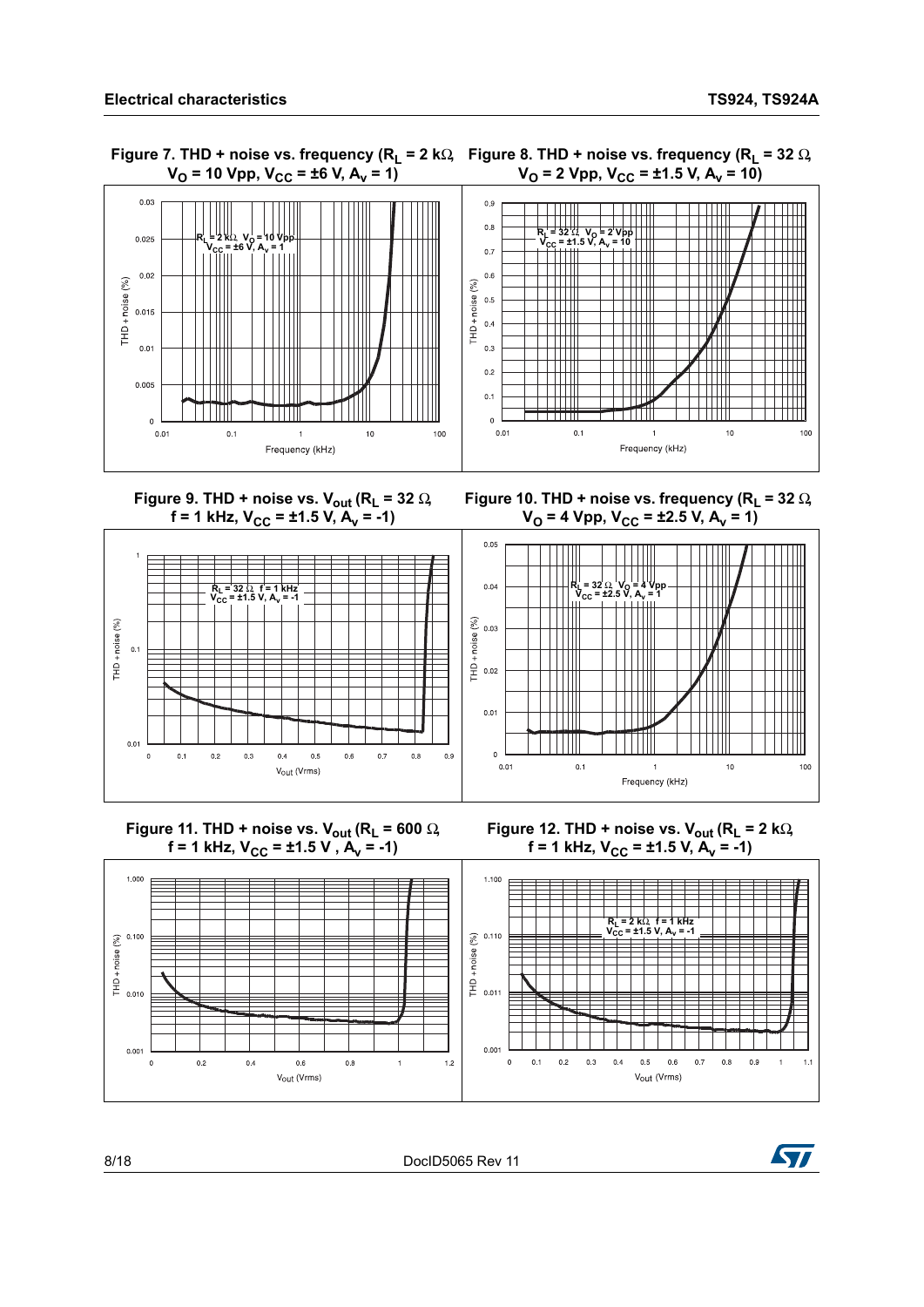

<span id="page-8-0"></span>**Figure 13. PSRR for TS924/TS924A at V<sub>CC</sub> = 5 V, V<sub>icm</sub> = 2.5 V, T = 25 °C, RI = 100 kΩ, and CI = 100pF**

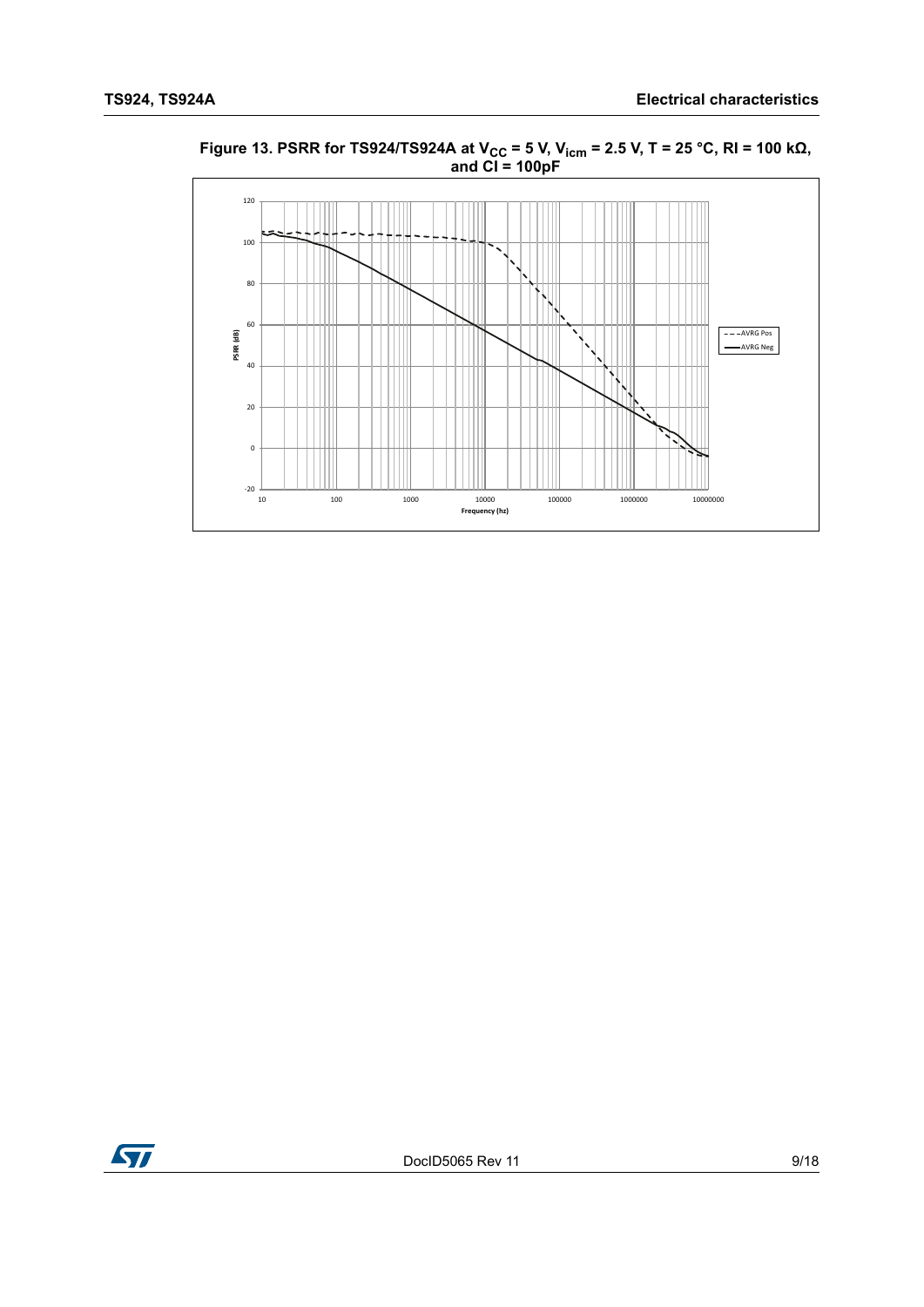### <span id="page-9-0"></span>**3 Macromodel**

#### <span id="page-9-1"></span>**3.1 Important note concerning this macromodel**

Note the following remarks before using this macromodel:

- All models are a trade-off between accuracy and complexity (that is, simulation time).
- Macromodels are not a substitute to breadboarding; rather, they confirm the validity of a design approach and help to select surrounding component values.
- A macromodel emulates the **nominal** performance of a **typical** device within **specified operating conditions** (for example, temperature, supply voltage). Thus, the macromodel is often not as exhaustive as the datasheet, its purpose is to illustrate the main parameters of the product.

Data derived from macromodels used outside of the specified conditions (such as  $V_{CC}$  and temperature) or worse, outside of the device operating conditions (such as  $V_{CC}$  and  $V_{icm}$ ), are not reliable in any way.

*[Section](#page-9-2) 3.2* presents the electrical characteristics resulting from the use of these macromodels.

### <span id="page-9-2"></span>**3.2 Electrical characteristics from macromodelization**

| <b>Symbol</b>    | <b>Conditions</b>               | <b>Value</b>    | Unit       |
|------------------|---------------------------------|-----------------|------------|
| $V_{i0}$         |                                 | 0               | mV         |
| $A_{\text{vd}}$  | $R_1 = 10 k\Omega$              | 200             | V/mV       |
| $I_{\rm CC}$     | No load, per operator           | 1.2             | mA         |
| $V_{\text{icm}}$ |                                 | $-0.2$ to $3.2$ | V          |
| $V_{OH}$         | $R_1 = 10 k\Omega$              | 2.95            |            |
| $V_{OL}$         | $R_1 = 10 k\Omega$              | 25              | mV         |
| <b>I</b> sink    | $V_O$ = 3 V                     | 80              | mA         |
| Isource          | $V_O = 0 V$                     | 80              |            |
| <b>GBP</b>       | $R_1 = 600 k\Omega$             | 4               | <b>MHz</b> |
| <b>SR</b>        | $R_1 = 10 k\Omega C_1 = 100 pF$ | 1               | $V/\mu s$  |
| фm               | $R_1$ = 600 k $\Omega$          | 68              | Degrees    |

<span id="page-9-3"></span>Table 5. Macromodel simulation at  $V_{CC+}$  = 3 V,  $V_{CC-}$  = 0 V, R<sub>L</sub>, C<sub>L</sub> connected to  $V_{CC}/2$ , **and Tamb = 25 °C (unless otherwise specified)** 

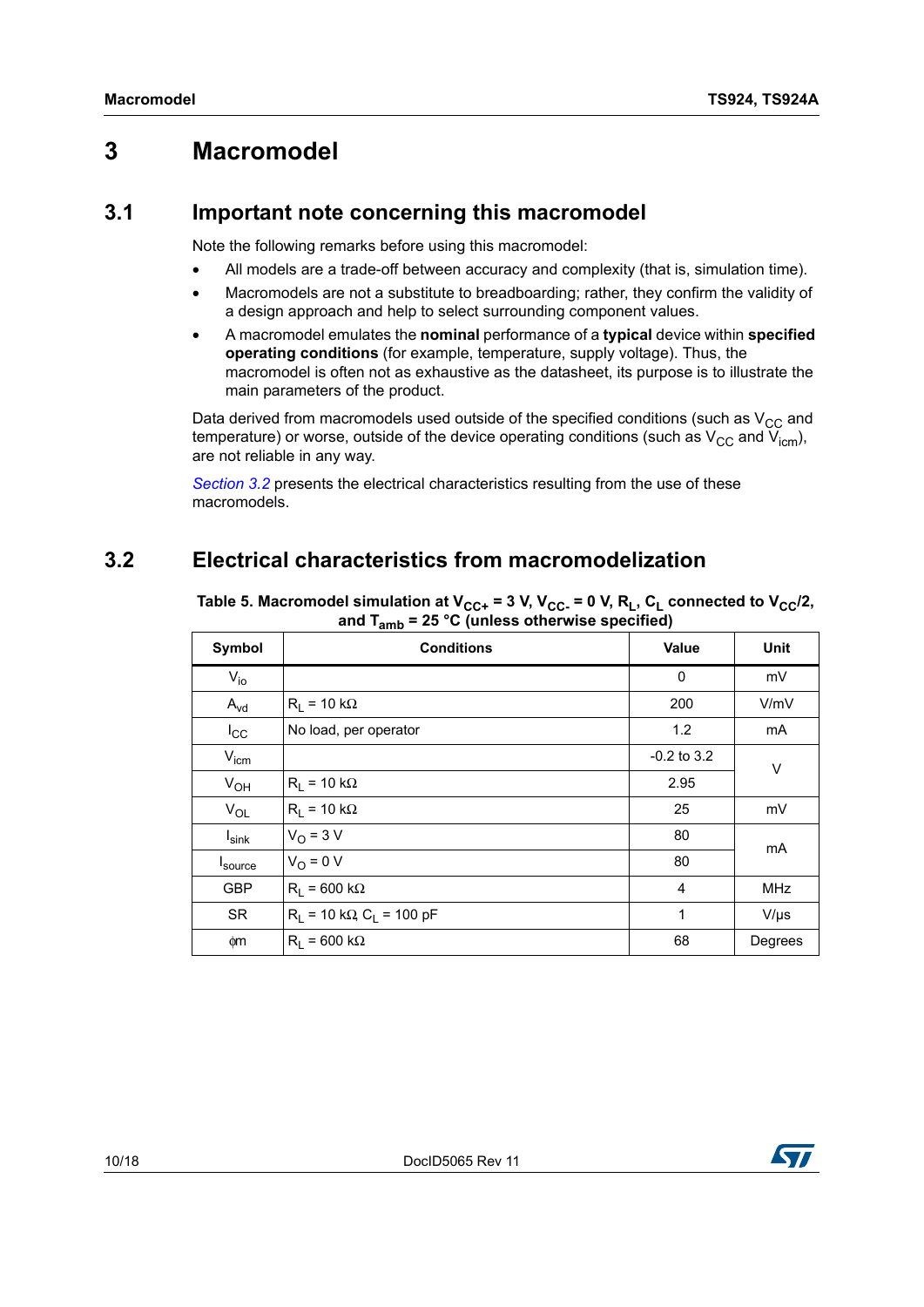### <span id="page-10-0"></span>**3.3 Macromodel code**

\*\* Standard Linear Ics Macromodels, 1996. \*\* CONNECTIONS: \* 1 INVERTING INPUT \* 2 NON-INVERTING INPUT \* 3 OUTPUT \* 4 POSITIVE POWER SUPPLY \* 5 NEGATIVE POWER SUPPLY .SUBCKT TS92X 1 2 3 4 5 \* .MODEL MDTH D IS=1E-8 KF=2.664234E-16 CJO=10F \* \* INPUT STAGE CIP 2 5 1.000000E-12 CIN 1 5 1.000000E-12 EIP 10 5 2 5 1 EIN 16 5 1 5 1 RIP 10 11 8.125000E+00 RIN 15 16 8.125000E+00 RIS 11 15 2.238465E+02 **DIP 11 12 MDTH 400E-12** DIN 15 14 MDTH 400E-12 VOFP 12 13 DC 153.5u VOFN 13 14 DC 0 IPOL 13 5 3.200000E-05 CPS 11 15 1e-9 DINN 17 13 MDTH 400E-12 VIN 17 5 -0.100000e+00 DINR 15 18 MDTH 400E-12 VIP 4 18 0.400000E+00 FCP 4 5 VOFP 1.865000E+02 FCN 5 4 VOFN 1.865000E+02 FIBP 2 5 VOFP 6.250000E-03 FIBN 5 1 VOFN 6.250000E-03 \* GM1 STAGE \*\*\*\*\*\*\*\*\*\*\*\*\*\*\* FGM1P 119 5 VOFP 1.1 FGM1N 119 5 VOFN 1.1 RAP 119 4 2.6E+06 RAN 119 5 2.6E+06 \* GM2 STAGE \*\*\*\*\*\*\*\*\*\*\*\*\*\*\* G2P 19 5 119 5 1.92E-02 G2N 19 5 119 4 1.92E-02 R2P 19 4 1E+07

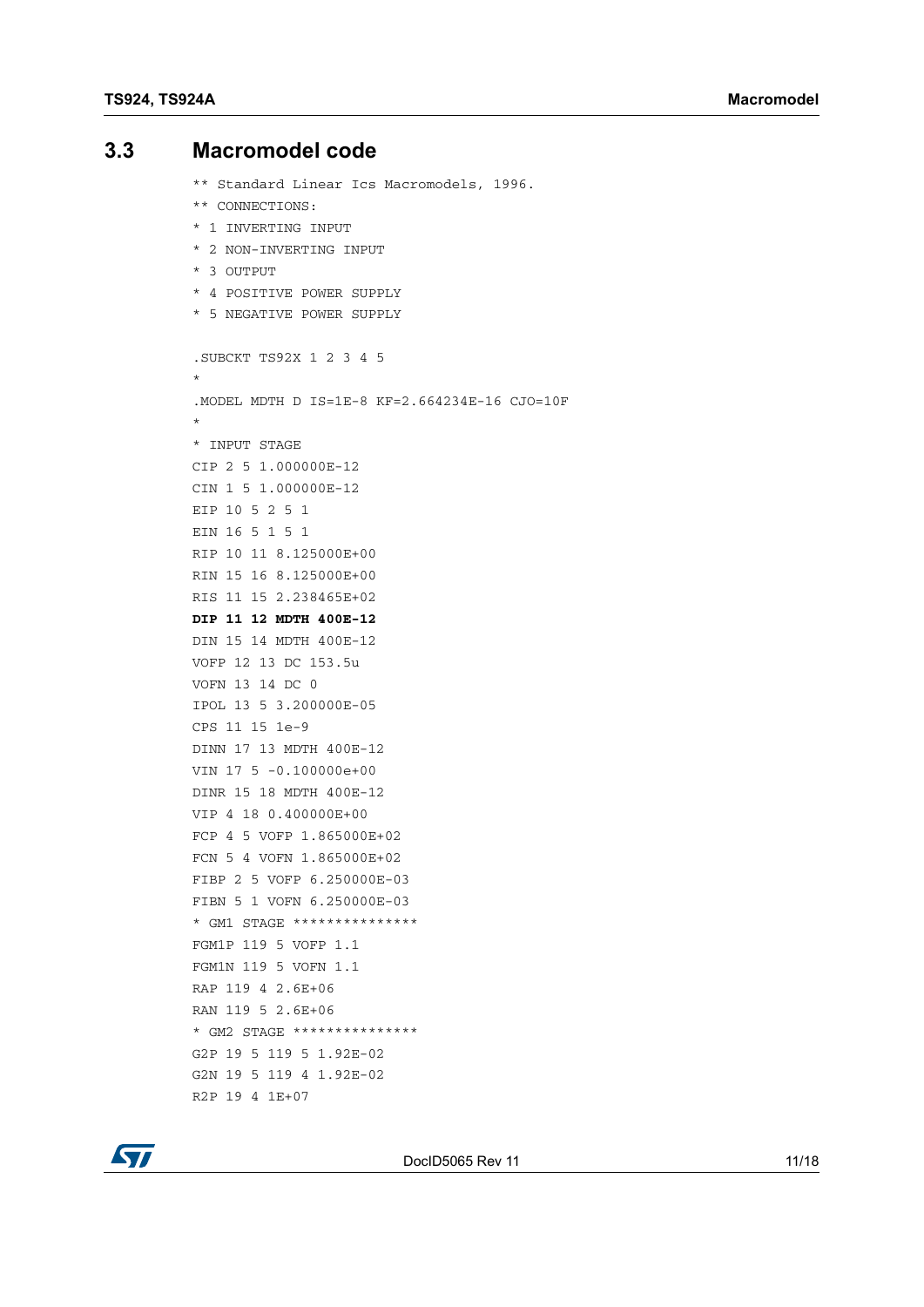R2N 19 5 1E+07 \*\*\*\*\*\*\*\*\*\*\*\*\*\*\*\*\*\*\*\*\*\*\*\*\*\* VINT1 500 0 5 GCONVP 500 501 119 4 19.38 VP 501 0 0 GCONVN 500 502 119 5 19.38 VN 502 0 0 \*\*\*\*\*\*\*\*\* orientation isink isource \*\*\*\*\*\*\* VINT2 503 0 5 FCOPY 503 504 VOUT 1 DCOPYP 504 505 MDTH 400E-9 VCOPYP 505 0 0 DCOPYN 506 504 MDTH 400E-9 VCOPYN 0 506 0 \*\*\*\*\*\*\*\*\*\*\*\*\*\*\*\*\*\*\*\*\*\*\*\*\*\*\* F2PP 19 5 poly(2) VCOPYP VP 0 0 0 0 0.5 F2PN 19 5 poly(2) VCOPYP VN 0 0 0 0 0.5 F2NP 19 5 poly(2) VCOPYN VP 0 0 0 0 1.75 F2NN 19 5 poly(2) VCOPYN VN 0 0 0 0 1.75 \* COMPENSATION \*\*\*\*\*\*\*\*\*\*\*\* CC 19 119 25p \* OUTPUT \*\*\*\*\*\*\*\*\*\*\* DOPM 19 22 MDTH 400E-12 DONM 21 19 MDTH 400E-12 HOPM 22 28 VOUT 6.250000E+02 VIPM 28 4 5.000000E+01 HONM 21 27 VOUT 6.250000E+02 VINM 5 27 5.000000E+01 VOUT 3 23 0 ROUT 23 19 6 COUT 3 5 1.300000E-10 DOP 19 25 MDTH 400E-12 VOP 4 25 1.052 DON 24 19 MDTH 400E-12 VON 24 5 1.052 .ENDS ;TS92X

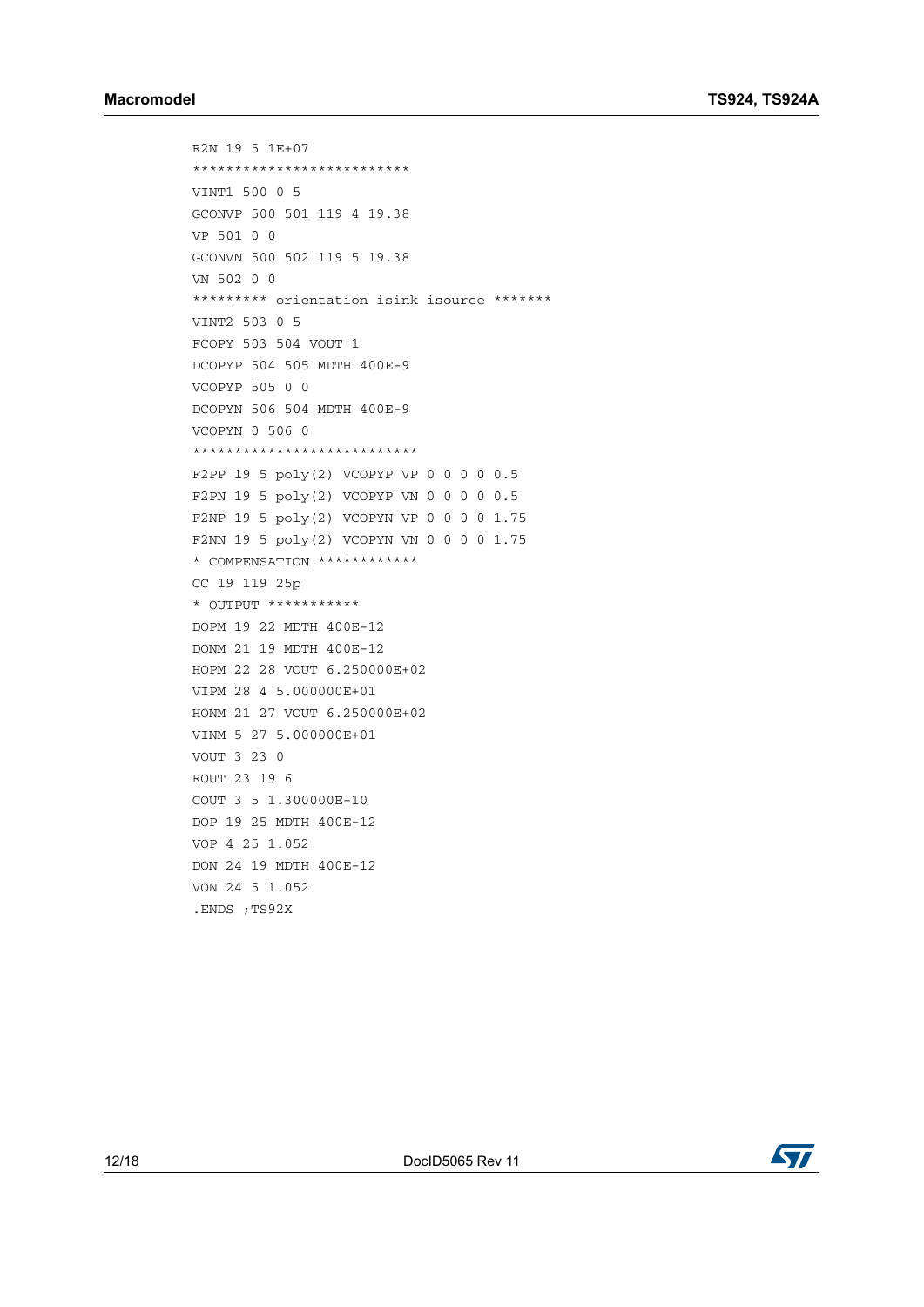## <span id="page-12-0"></span>**4 Package information**

In order to meet environmental requirements, ST offers these devices in different grades of ECOPACK® packages, depending on their level of environmental compliance. ECOPACK specifications, grade definitions and product status are available at: *[www.st.com](http://www.st.com)*. ECOPACK is an ST trademark.

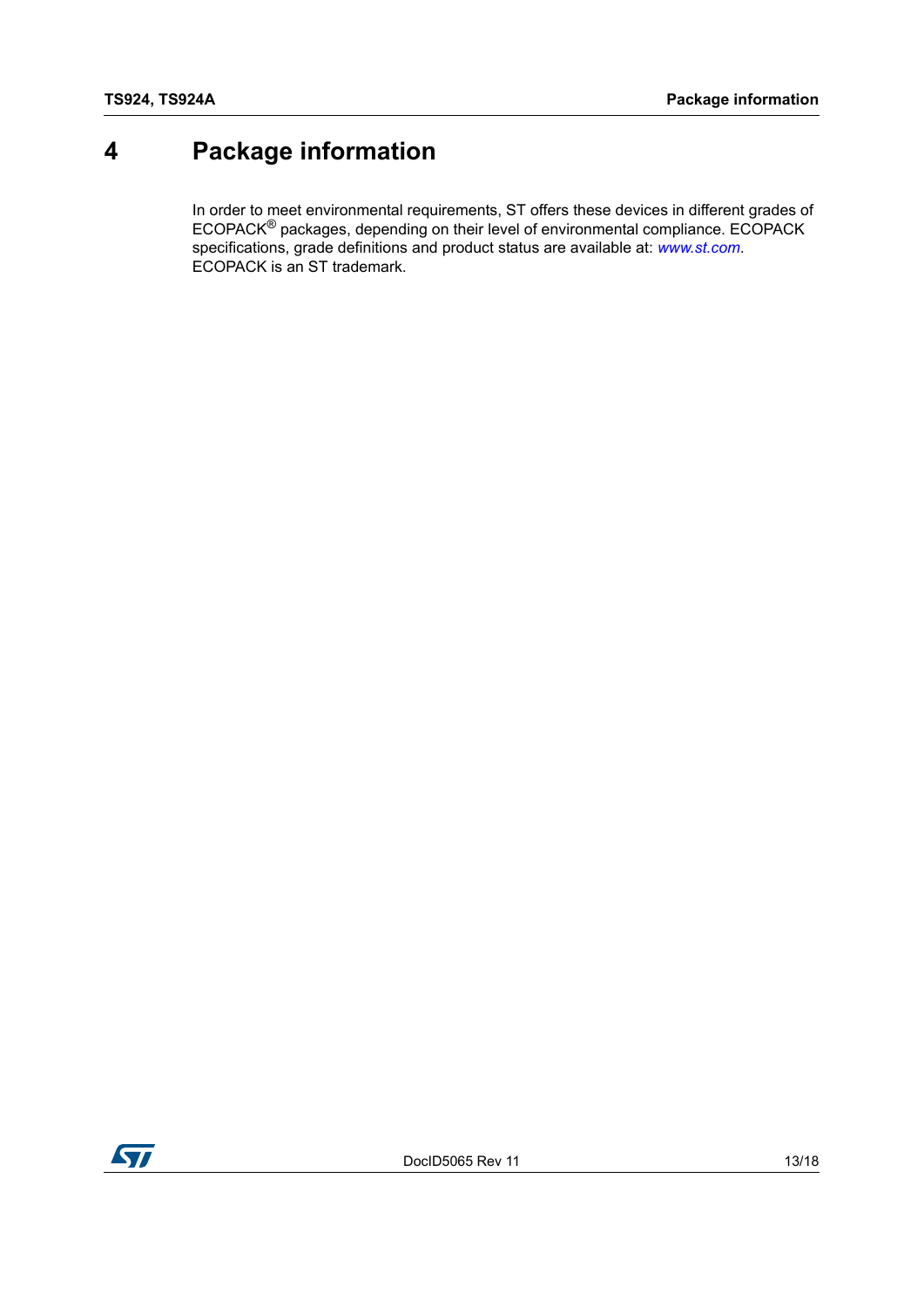## <span id="page-13-0"></span>**4.1 SO14 package information**



| Table 6. SO14 package mechanical data |  |  |  |  |
|---------------------------------------|--|--|--|--|
|---------------------------------------|--|--|--|--|

|                | <b>Dimensions</b> |                    |      |                  |               |       |
|----------------|-------------------|--------------------|------|------------------|---------------|-------|
| Symbol         |                   | <b>Millimeters</b> |      |                  | <b>Inches</b> |       |
|                | Min.              | Typ.               | Max. | Min.             | Typ.          | Max.  |
| A              | 1.35              |                    | 1.75 | 0.05             |               | 0.068 |
| A <sub>1</sub> | 0.10              |                    | 0.25 | 0.004            |               | 0.009 |
| A2             | 1.10              |                    | 1.65 | 0.04             |               | 0.06  |
| B              | 0.33              |                    | 0.51 | 0.01             |               | 0.02  |
| $\mathsf C$    | 0.19              |                    | 0.25 | 0.007            |               | 0.009 |
| D              | 8.55              |                    | 8.75 | 0.33             |               | 0.34  |
| E              | 3.80              |                    | 4.0  | 0.15             |               | 0.15  |
| e              |                   | 1.27               |      |                  | 0.05          |       |
| H              | 5.80              |                    | 6.20 | 0.22             |               | 0.24  |
| h              | 0.25              |                    | 0.50 | 0.009            |               | 0.02  |
| L              | 0.40              |                    | 1.27 | 0.015            |               | 0.05  |
| k              |                   |                    |      | $8^\circ$ (max.) |               |       |
| ddd            |                   |                    | 0.10 |                  |               | 0.004 |

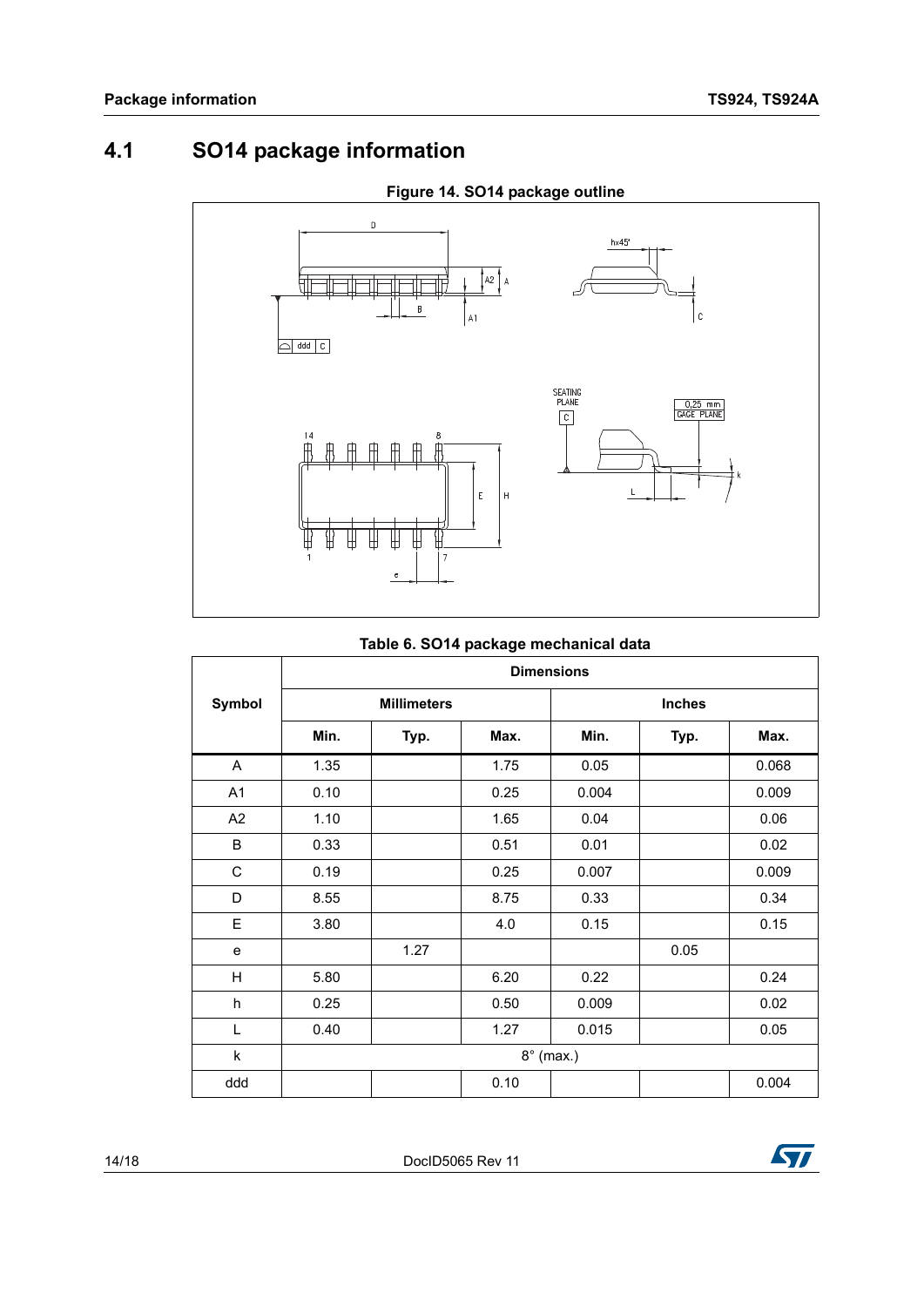### <span id="page-14-0"></span>**4.2 TSSOP14 package information**



#### **Figure 15. TSSOP14 package outline**

|                | <b>Dimensions</b>  |      |             |               |        |             |  |
|----------------|--------------------|------|-------------|---------------|--------|-------------|--|
| Symbol         | <b>Millimeters</b> |      |             | <b>Inches</b> |        |             |  |
|                | Min.               | Typ. | Max.        | Min.          | Typ.   | Max.        |  |
| A              |                    |      | 1.20        |               |        | 0.047       |  |
| A <sub>1</sub> | 0.05               |      | 0.15        | 0.002         | 0.004  | 0.006       |  |
| A2             | 0.80               | 1.00 | 1.05        | 0.031         | 0.039  | 0.041       |  |
| b              | 0.19               |      | 0.30        | 0.007         |        | 0.012       |  |
| C              | 0.09               |      | 0.20        | 0.004         |        | 0.0089      |  |
| D              | 4.90               | 5.00 | 5.10        | 0.193         | 0.197  | 0.201       |  |
| E              | 6.20               | 6.40 | 6.60        | 0.244         | 0.252  | 0.260       |  |
| E1             | 4.30               | 4.40 | 4.50        | 0.169         | 0.173  | 0.176       |  |
| e              |                    | 0.65 |             |               | 0.0256 |             |  |
| L              | 0.45               | 0.60 | 0.75        | 0.018         | 0.024  | 0.030       |  |
| L1             |                    | 1.00 |             |               | 0.039  |             |  |
| k              | $0^{\circ}$        |      | $8^{\circ}$ | $0^{\circ}$   |        | $8^{\circ}$ |  |
| aaa            |                    |      | 0.10        |               |        | 0.004       |  |

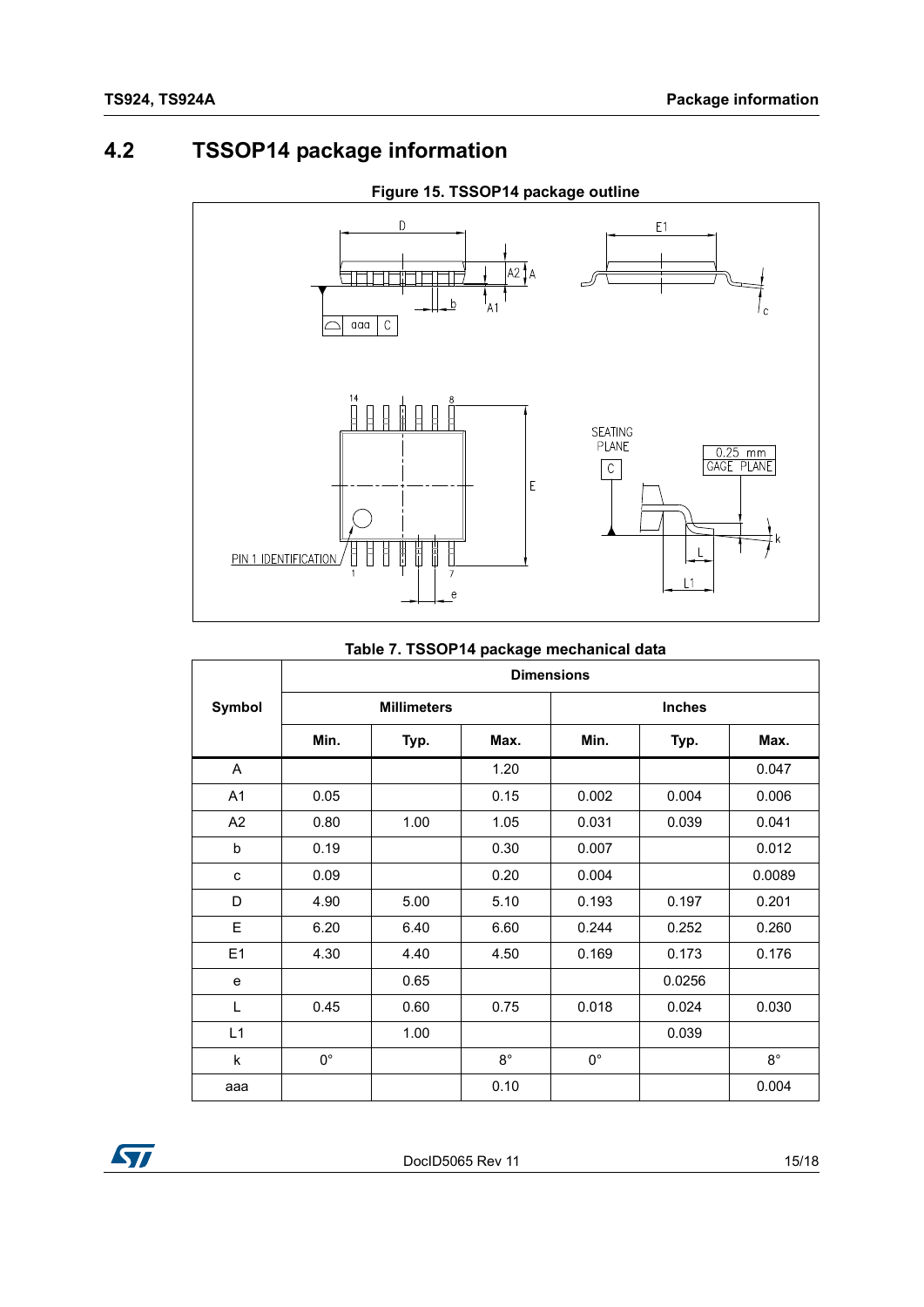## <span id="page-15-0"></span>**5 Ordering information**

<span id="page-15-2"></span>

| iapic v. Oraci coacs              |                   |                                        |                          |                   |  |  |  |  |  |
|-----------------------------------|-------------------|----------------------------------------|--------------------------|-------------------|--|--|--|--|--|
| Order code                        | Temperature range | Package                                | Packaging                | <b>Marking</b>    |  |  |  |  |  |
| <b>TS924ID</b><br><b>TS924IDT</b> | -40 °C, 125 °C    | SO <sub>14</sub>                       | Tube or<br>tape and reel | 9241              |  |  |  |  |  |
| TS924AID<br>TS924AIDT             |                   |                                        |                          | 924AI             |  |  |  |  |  |
| TS924IYDT <sup>(1)</sup>          |                   | SO <sub>14</sub><br>(automotive grade) | Tape and reel            | 924IY             |  |  |  |  |  |
| TS924AIVDT <sup>(1)</sup>         |                   |                                        |                          | 924AIY            |  |  |  |  |  |
| <b>TS924IPT</b>                   |                   | TSSOP14                                |                          | 9241              |  |  |  |  |  |
| TS924AIPT                         |                   |                                        |                          | 924AI             |  |  |  |  |  |
| $TS924IYPT^{(1)}$                 |                   | TSSOP14<br>(automotive grade)          |                          | 924 <sub>IY</sub> |  |  |  |  |  |
| TS924A IYPT <sup>(1)</sup>        |                   |                                        |                          | 924AIY            |  |  |  |  |  |

**Table 8. Order codes**

<span id="page-15-1"></span>1. Qualified and characterized according to AEC Q100 and Q003 or equivalent, advanced screening according to AEC Q001 and Q 002 or equivalent.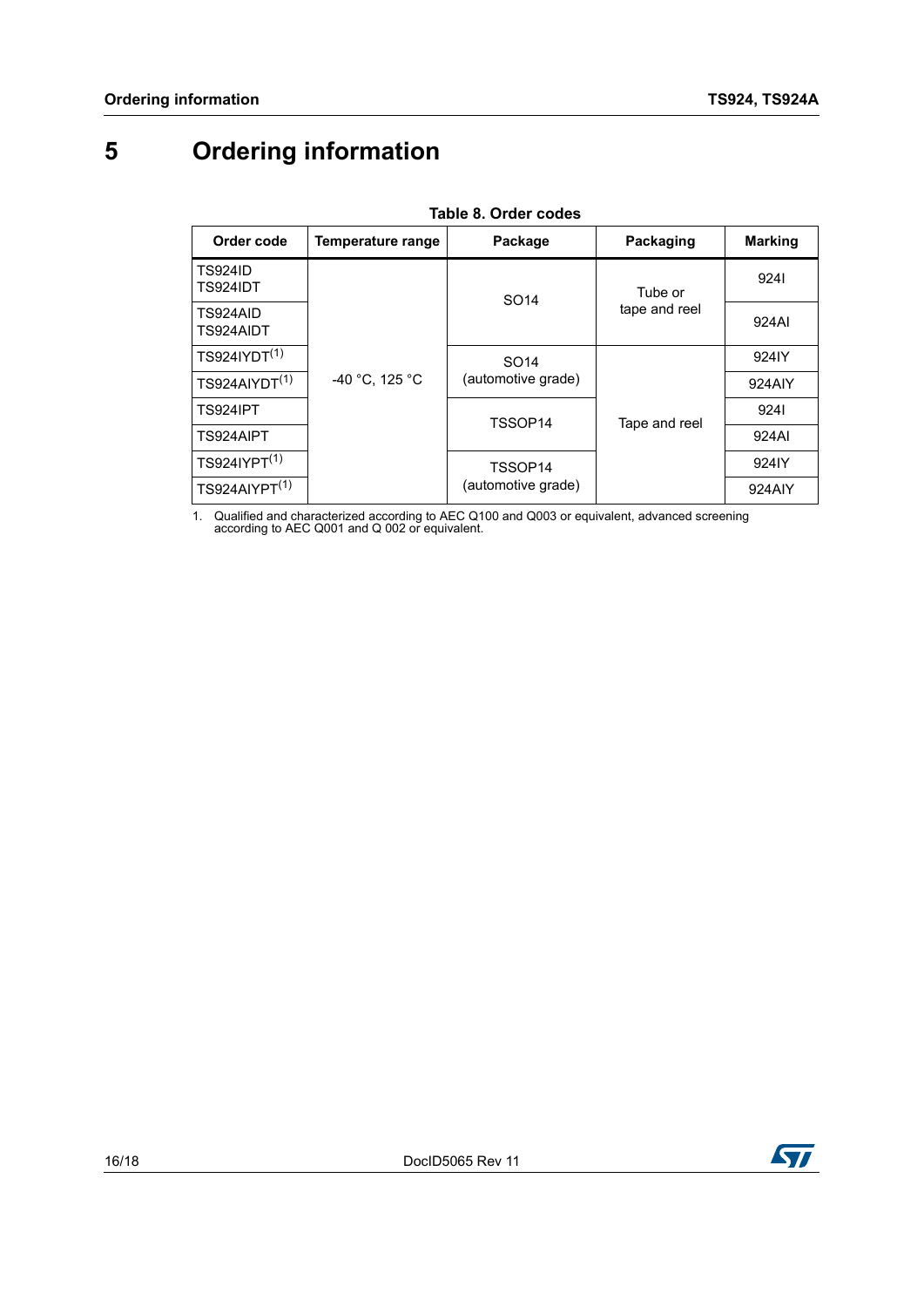## <span id="page-16-0"></span>**6 Revision history**

| Date        | <b>Revision</b> | <b>Changes</b>                                                                                                                                                                                                                                                                                                                                                                                         |  |
|-------------|-----------------|--------------------------------------------------------------------------------------------------------------------------------------------------------------------------------------------------------------------------------------------------------------------------------------------------------------------------------------------------------------------------------------------------------|--|
| 28-May-2001 | $\mathbf{1}$    | First release.                                                                                                                                                                                                                                                                                                                                                                                         |  |
| 12-May-2005 | 2               | Modifications on AMR Table on page 3 (explanation of $V_{id}$ and $V_{in}$ limits, ESD MM<br>and CDM values added, R <sub>thia</sub> added).                                                                                                                                                                                                                                                           |  |
| 31-Jul-2005 | 3               | PPAP references inserted in the datasheet, see order codes table.                                                                                                                                                                                                                                                                                                                                      |  |
| 30-Nov-2005 | 4               | Package mechanical data modified.<br>TS924IYPT/TS924AYIPT PPAP reference inserted in order code table.<br>Macromodel modified.                                                                                                                                                                                                                                                                         |  |
| 11-Mar-2008 | 5               | Added footnotes for automotive grade order codes in<br>Table 8: Order codes.<br>Updated document format.                                                                                                                                                                                                                                                                                               |  |
| 19-Dec-2008 | 6               | ESD tolerance improved for machine model in<br>Table 1: Absolute maximum ratings.<br>Removed TS914AIN order code and corrected footnotes in<br>Table 8: Order codes.                                                                                                                                                                                                                                   |  |
| 08-Oct-2009 | $\overline{7}$  | Added part number TS924A on cover page.<br>Added limits on full temperature range in Table 3 and Table 4.<br>Removed order codes TS924IYD and TS924AIYD from Table 8.                                                                                                                                                                                                                                  |  |
| 15-Apr-2011 | 8               | Modified CMR parameter values in Table 3 and Table 4.                                                                                                                                                                                                                                                                                                                                                  |  |
| 19-May-2011 | 9               | Added A version in title and header.                                                                                                                                                                                                                                                                                                                                                                   |  |
| 04-Dec-2012 | 10              | Added DIP14 package to Figure on page 1.<br>Added Related products to Features.<br>Added DIP14 with value for R <sub>thia</sub> in Table 1.<br>Added conditions to titles of Figure 1 to Figure 12.<br>Replaced $V_{CC}$ by $V_{CC+}$ and $V_{DD}$ by $V_{CC-}$ in title of Table 5.<br>Qualified status of TS924IYPT and TS924AIYPT order codes in Table 8.<br>Minor corrections throughout document. |  |
| 05-Jun-2014 | 11              | Removed DIP14 package and order code pertaining to it<br>Added Figure 13                                                                                                                                                                                                                                                                                                                               |  |

#### **Table 9. Document revision history**